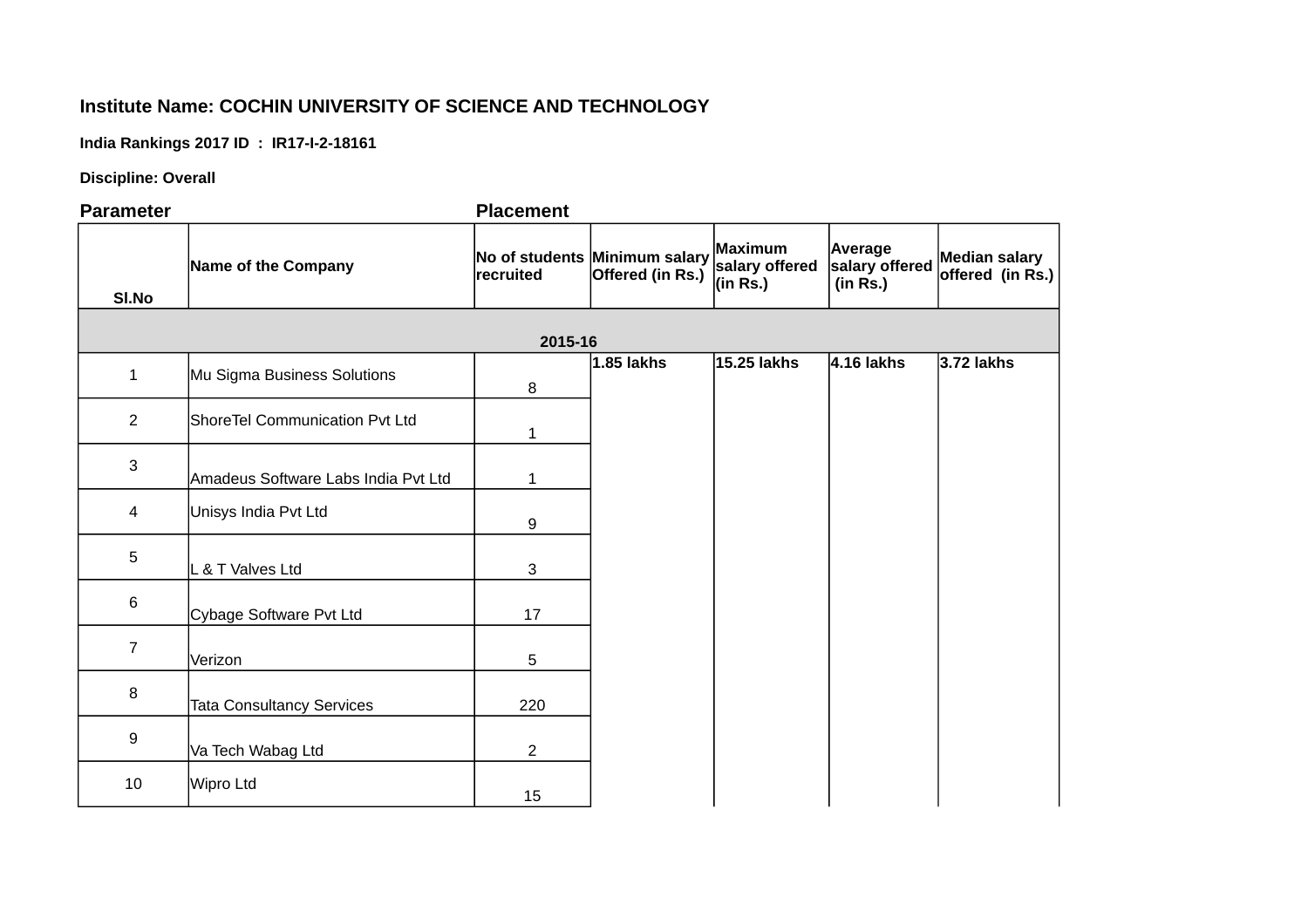| 11 | Soctronics                               | $2^{\circ}$    |
|----|------------------------------------------|----------------|
| 12 | Think & Learn                            | $\mathbf{1}$   |
| 13 | Scope International Pvt Ltd              | $\mathbf{1}$   |
| 14 | Experion Technologies                    | $\overline{2}$ |
| 15 | Godrej & Boyce Mfg Co.Ltd                | $\mathbf{3}$   |
| 16 | Ernst & Young                            | $\mathbf{1}$   |
| 17 | Reliance Industries Limited              | 3              |
| 18 | Speridian Technologies                   | $\overline{2}$ |
| 19 | Sap Labs India                           | $\mathbf{3}$   |
| 20 | <b>CEAT</b>                              | $2^{\circ}$    |
| 21 | Kitco                                    | $\mathbf{1}$   |
| 22 | Poornam Infovision                       | $\mathbf{1}$   |
| 23 | <b>HUAWEI</b>                            | $\overline{c}$ |
| 24 | Infosys                                  | $\mathbf{1}$   |
| 25 | Corel Technologies                       | $\,6\,$        |
| 26 | IOT Infrastructure & Energy Services Ltd | 3              |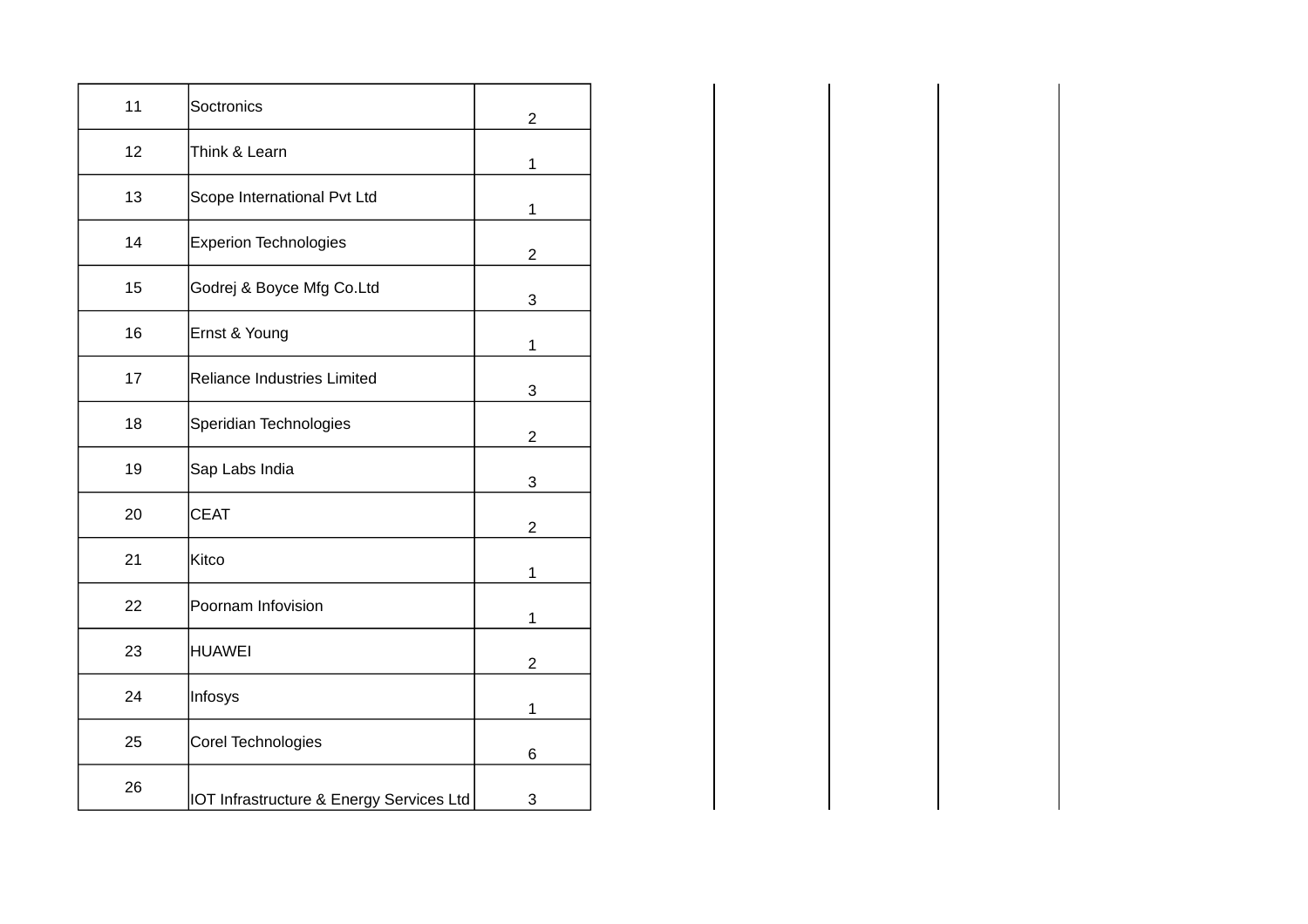| 27 | Oil India                           | $\overline{c}$ |
|----|-------------------------------------|----------------|
| 28 | <b>Tavant Technologies</b>          | $\overline{7}$ |
| 29 | Maxeed Telecom and Utility Services | $\overline{2}$ |
| 30 | <b>JRA Pvt ltd</b>                  | 3              |
| 31 | Mindtree                            | 1              |
| 32 | <b>Sutherland Global Services</b>   | 26             |
| 33 | JK Tyre                             | $\overline{c}$ |
| 34 | <b>BPCL</b>                         | $\overline{c}$ |
| 35 | Indian Oil Corporation Limited      | $\overline{7}$ |
| 36 | <b>JSW Steel Ltd</b>                | 3              |
| 37 | Afcons Infrastructure Ltd           | $\overline{c}$ |
| 38 | Aditya Birla FNL                    |                |
| 39 | Aries Group                         |                |
| 40 | <b>Asian Paints</b>                 |                |
| 41 | <b>Berger Paints</b>                |                |
| 42 | <b>BOS Natural Flavours</b>         |                |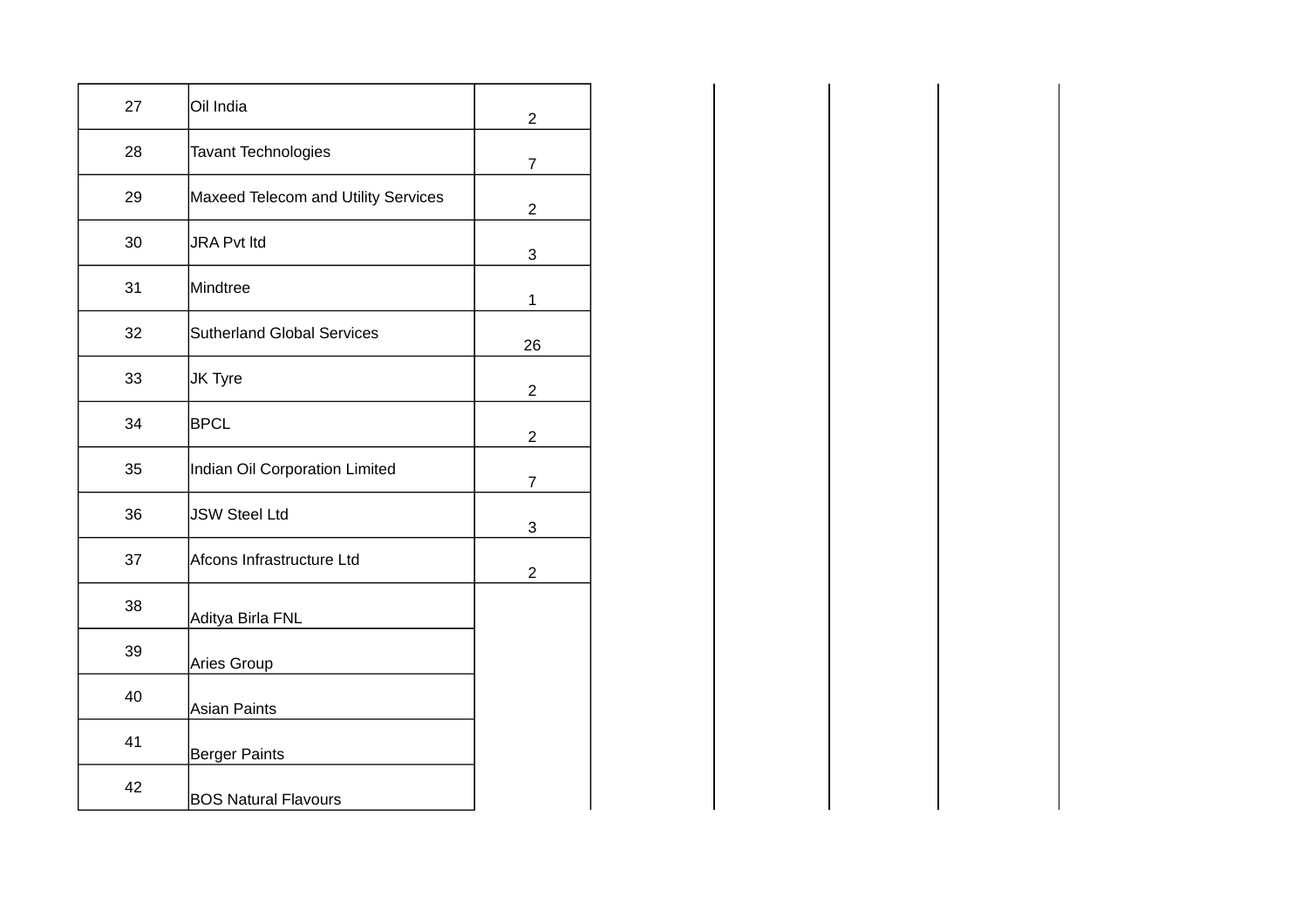| 43 | Deloitte India               |
|----|------------------------------|
| 44 | <b>Exide Industries</b>      |
| 45 | Forward Media Pvt. Ltd.      |
| 46 | <b>HDFC Bank</b>             |
| 47 | <b>IBS Software Services</b> |
| 48 | <b>ICICI Bank</b>            |
| 49 | <b>ICICI Prudential</b>      |
| 50 | <b>ICICI Secruities</b>      |
| 51 | Inoltro Technologies Ltd.    |
| 52 | <b>KPMG Global</b>           |
| 53 | <b>OYO Rooms</b>             |
| 54 | <b>Pentand Securities</b>    |
| 55 | Radisson Blue Kochi          |
| 56 | Reliance General Insurance   |
| 57 | Royal Bank of Scotland       |
| 58 | South Indian Bank            |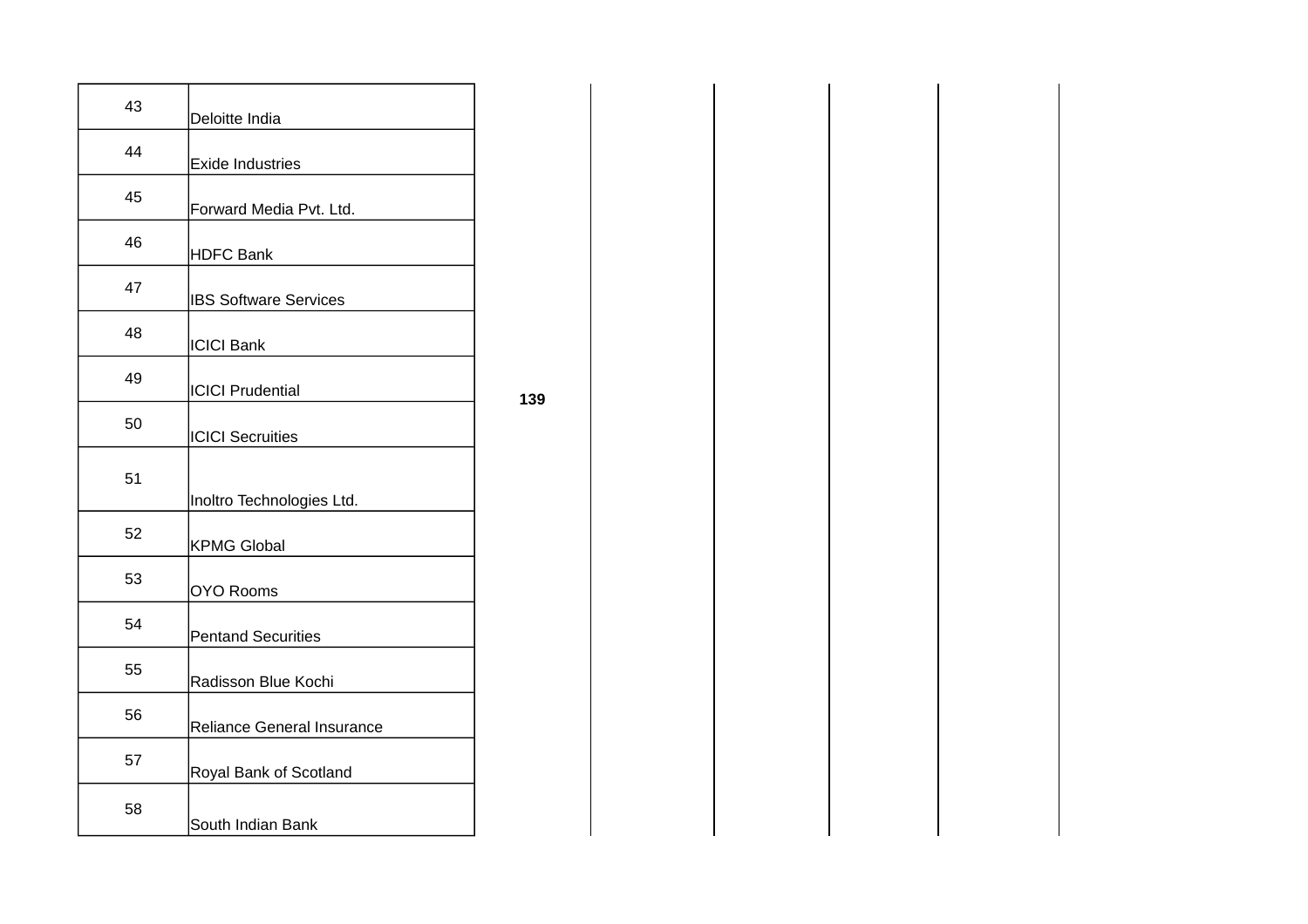| 59               | <b>VKC Group</b>                 |                |         |                    |             |             |
|------------------|----------------------------------|----------------|---------|--------------------|-------------|-------------|
| 60               | Wrench Solutions                 |                |         |                    |             |             |
|                  |                                  |                |         |                    |             |             |
|                  |                                  | 2014-15        |         |                    |             |             |
| $\mathbf{1}$     | Chalk Studio                     | $\overline{c}$ | 2 Lakhs | <b>15.25 Lakhs</b> | 3.595 lakhs | 3.395 lakhs |
| $\overline{2}$   | Cairn India                      | $1\,$          |         |                    |             |             |
| $\mathbf{3}$     | <b>Tata Consultancy Services</b> | 139            |         |                    |             |             |
| $\overline{4}$   | CoreEL Technologies (I) Pvt Ltd  | $\overline{7}$ |         |                    |             |             |
| $5\phantom{.0}$  | Mu Sigma Business Solutions      | $\overline{c}$ |         |                    |             |             |
| $\,6\,$          | <b>FACE</b>                      | $\overline{2}$ |         |                    |             |             |
| $\overline{7}$   | Unisys India Pvt Ltd             | $\overline{4}$ |         |                    |             |             |
| $\, 8$           | Wipro Technologies               | 39             |         |                    |             |             |
| $\boldsymbol{9}$ | Kitco Ltd                        | $\overline{2}$ |         |                    |             |             |
| 10               | Aricent Group                    | $\overline{7}$ |         |                    |             |             |
| $11\,$           | Verizon                          | $\mathbf{3}$   |         |                    |             |             |
| 12               | IKK Group                        | 4              |         |                    |             |             |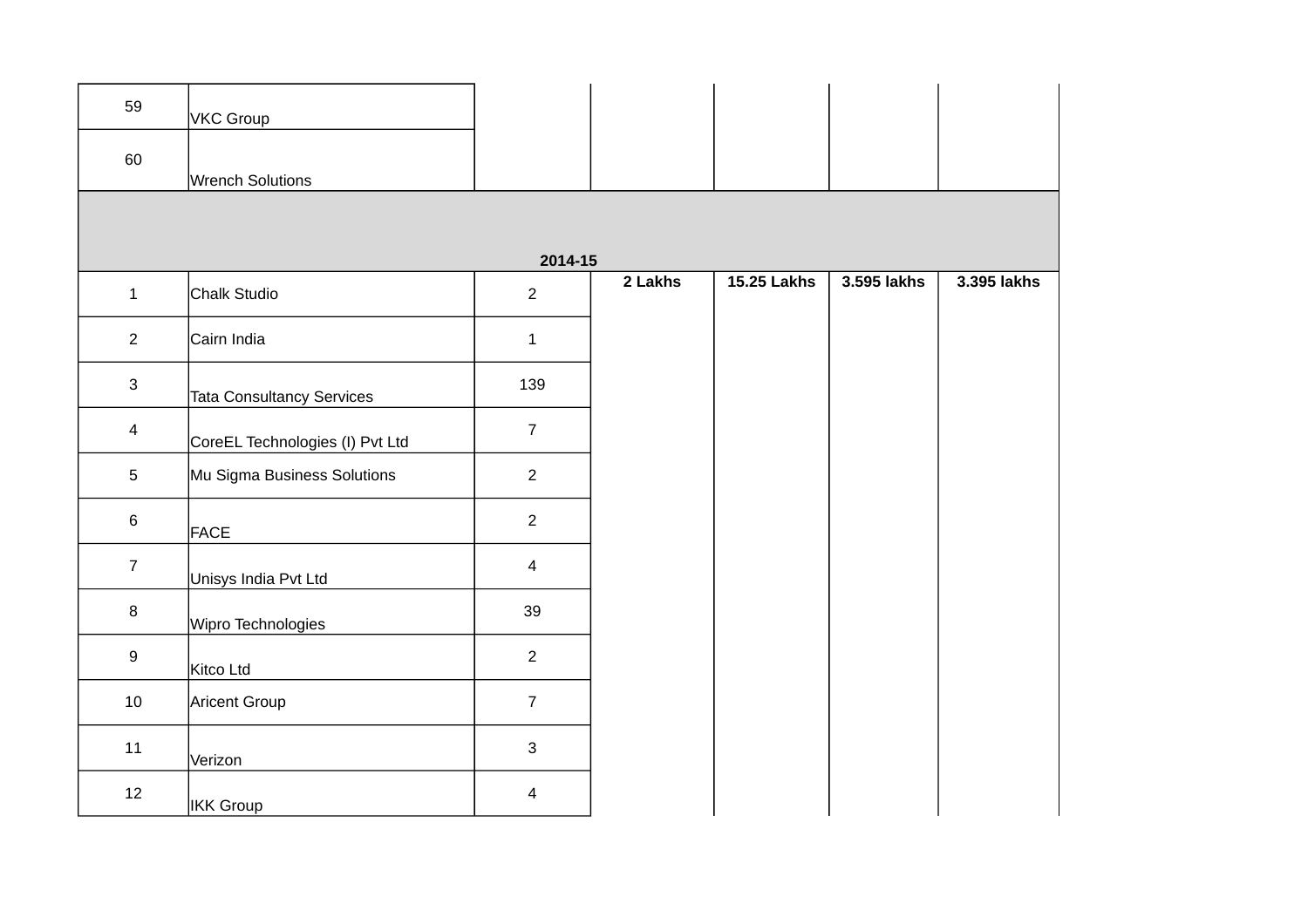| 13 | Reliance Industries Ltd                        | $\overline{2}$ |
|----|------------------------------------------------|----------------|
| 14 | Scope International Pvt Ltd                    | 13             |
| 15 | <b>IBM India Pvt Ltd</b>                       | 4              |
| 16 | Nestle India Pvt Ltd                           | $\overline{2}$ |
| 17 | Snapdeal.com                                   | $\mathbf{1}$   |
| 18 | Petrofac Engineering Services India Pvt<br>Ltd | $\mathbf{1}$   |
| 19 | IOT Infrastructure & Energy Services Ltd       | $\overline{c}$ |
| 20 | UST Global                                     | $\mathbf{1}$   |
| 21 | <b>Sutherland Global Services</b>              | 9              |
| 22 | VA Tech WABAG Ltd                              | $\overline{2}$ |
| 23 | <b>CEAT</b>                                    | 3              |
| 24 | Hettich India Pvt Ltd                          | 3              |
| 25 | <b>JK Tyres</b>                                | 5              |
| 26 | <b>Bharat Petroleum Corpn.Ltd</b>              | $\overline{2}$ |
| 27 | <b>Technoflow</b>                              | 3              |
| 28 | Vedanta                                        | 4              |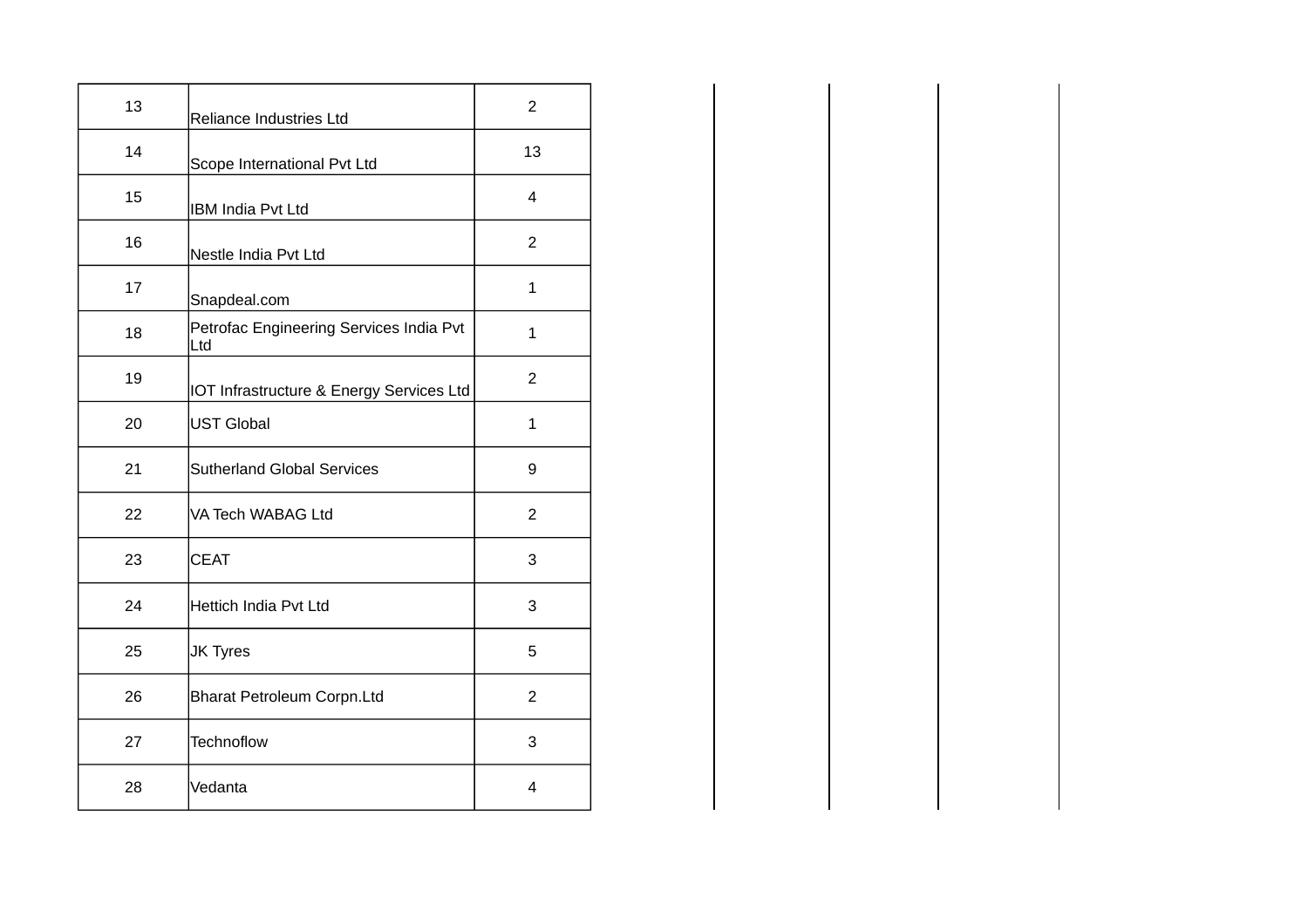| 29 | Tata steel         | 3   |
|----|--------------------|-----|
| 30 | <b>Axis Bank</b>   | 113 |
| 31 | Capital Via        |     |
| 32 | Casadel Developers |     |
| 33 | Cipla              |     |
| 34 | Club Mahindra      |     |
| 35 | <b>Deloitte</b>    |     |
| 36 | Eastern            |     |
| 37 | EnvestNet          |     |
| 38 | <b>FCBULKA</b>     |     |
| 39 | Federal Bank       |     |
| 40 | Fourth Ambit       |     |
| 41 | Geojit BNP Paripas |     |
| 42 | GreEdge            |     |
| 43 | <b>HDFC</b>        |     |
| 44 | Hedge              |     |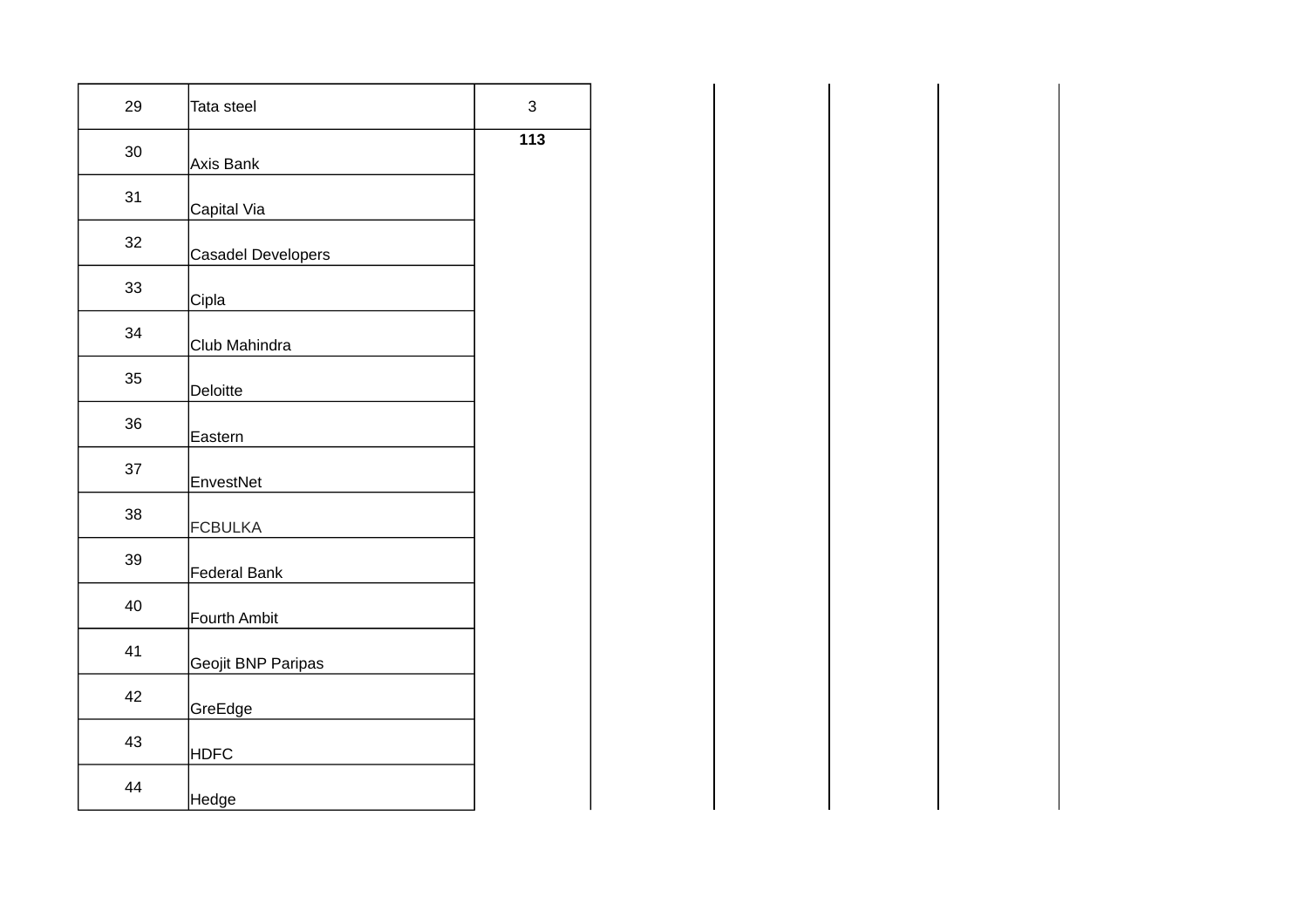| 45 | <b>IBS</b>                |  |  |
|----|---------------------------|--|--|
| 46 | <b>ICICI Bank</b>         |  |  |
| 47 | <b>ICICI Prudential</b>   |  |  |
| 48 | <b>ICICI</b> Securities   |  |  |
| 49 | Kancore                   |  |  |
| 50 | KPMG                      |  |  |
| 51 | Mahindra Finance          |  |  |
| 52 | Practo                    |  |  |
| 53 | Rendavous                 |  |  |
| 54 | South Indian Bank         |  |  |
| 55 | State Street HCL Services |  |  |
| 56 | Suyati                    |  |  |
| 57 | <b>TCS BPS</b>            |  |  |
| 58 | TCS IT                    |  |  |
| 59 | VKC                       |  |  |
| 60 | Vodafone                  |  |  |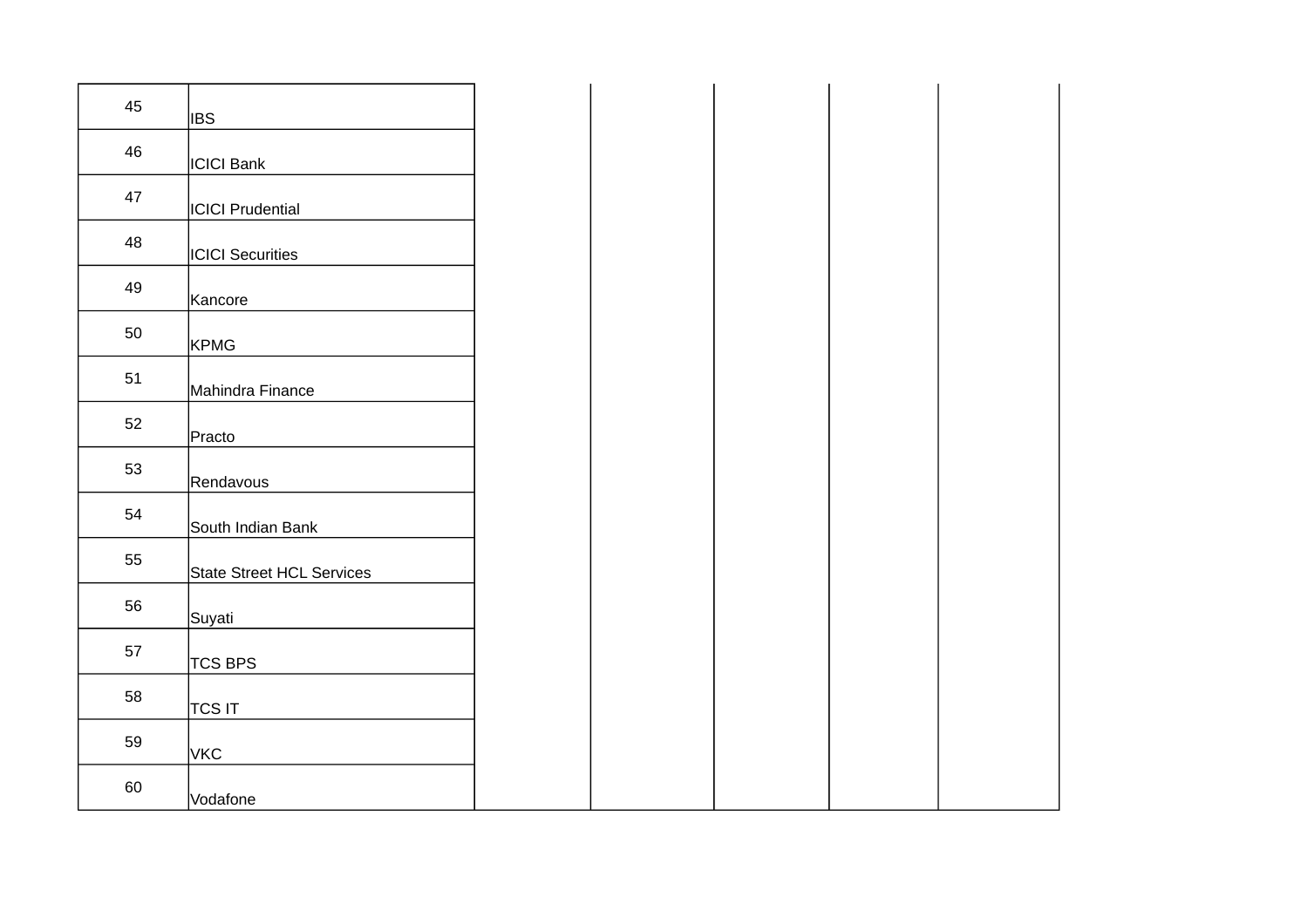|                 |                                                                       | 2013-14                 |            |            |             |             |
|-----------------|-----------------------------------------------------------------------|-------------------------|------------|------------|-------------|-------------|
| $\mathbf{1}$    | Larsen & Toubro Construction Division                                 | $\overline{7}$          | 1.92 Lakhs | 10.5 Lakhs | 3.675 lakhs | 3.575 lakhs |
|                 |                                                                       | $\overline{2}$          |            |            |             |             |
| $\overline{2}$  | Cairn Energy India Pvt Ltd                                            |                         |            |            |             |             |
| $\mathbf{3}$    | TATA CONSULTANCY SERVICES                                             | 102                     |            |            |             |             |
| $\overline{4}$  | Wipro Technologies                                                    | 38                      |            |            |             |             |
| $5\phantom{.0}$ | <b>RELIANCE INDUSTRIES LIMITED</b>                                    | $\overline{\mathbf{4}}$ |            |            |             |             |
| 6               | <b>ARICENT GROUP</b>                                                  | 35                      |            |            |             |             |
| $\overline{7}$  | STANDARD CHARTERED BANK                                               | $\mathbf{9}$            |            |            |             |             |
| 8               | OIL INDIA LIMITED                                                     | $\overline{2}$          |            |            |             |             |
| 9               | <b>GODREJ &amp; BOYCE</b><br>MANUFACTUREING COMPANY<br><b>LIMITED</b> | $\mathbf{1}$            |            |            |             |             |
| 10              | CoreEL Technologies                                                   | $\mathbf{3}$            |            |            |             |             |
| 11              | <b>IBM</b>                                                            | $5\phantom{.0}$         |            |            |             |             |
| 12              | <b>CEAT</b>                                                           | $\overline{\mathbf{4}}$ |            |            |             |             |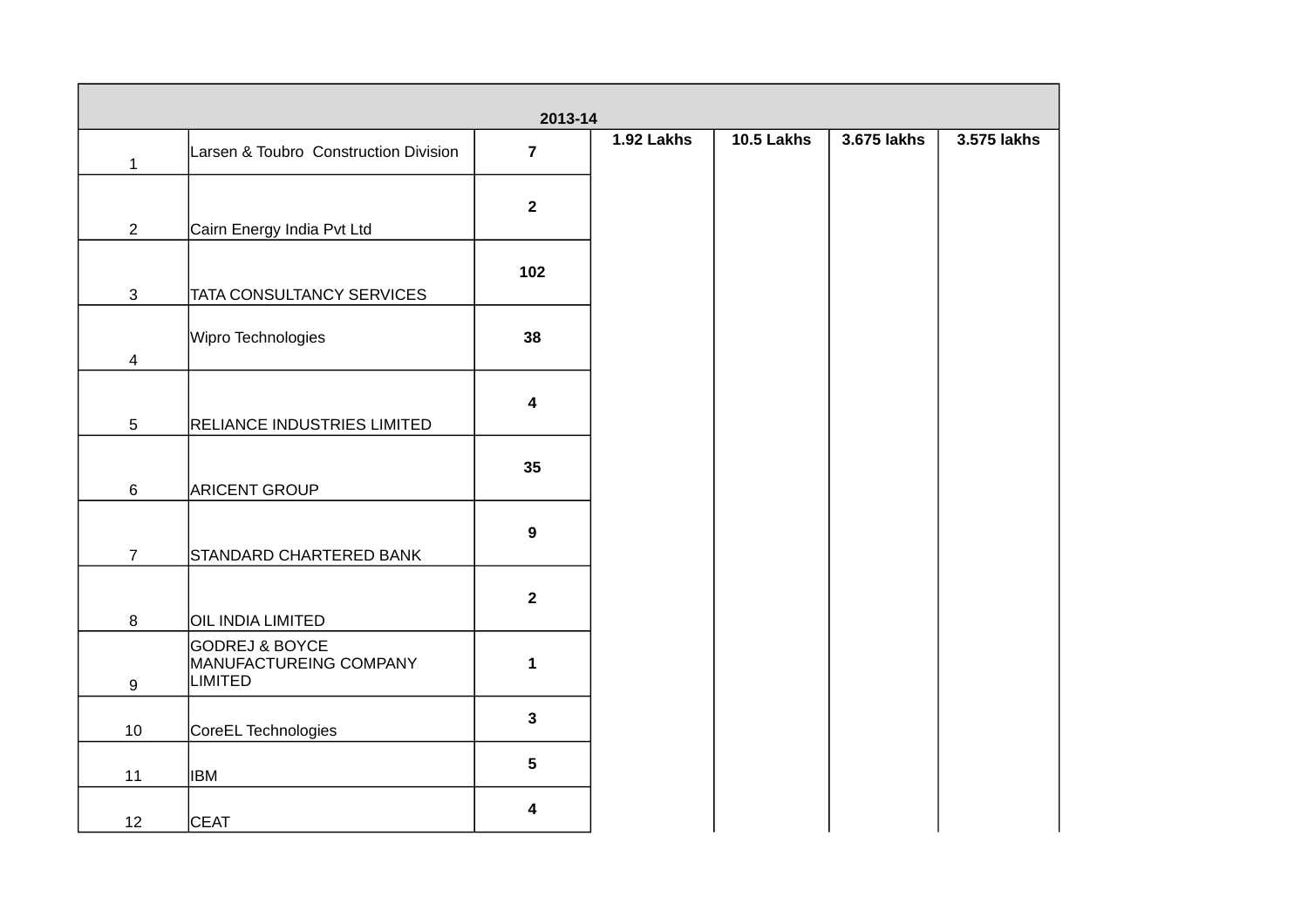|    |                            | $\mathbf{1}$    |
|----|----------------------------|-----------------|
| 13 | INDIANIOL PETRONAS PVT LTD |                 |
| 14 | <b>L&amp;T INFOTECH</b>    | 14              |
| 15 | VERIZON                    | $\bf 6$         |
| 16 | FLOUR DANIEL INDIA PVT LTD | $\overline{2}$  |
| 17 | Dr.REDDY'S                 | $\mathbf{3}$    |
| 18 | UAE EXCHANGE               | $\mathbf{3}$    |
| 19 | COGNIZENT                  | $5\phantom{.0}$ |
| 20 | <b>TAVANT TECHNOLOGIES</b> | $\mathbf{3}$    |
| 21 | <b>IOTL</b>                | $\mathbf{3}$    |
| 22 | Broadcom India Research    | 4               |
| 23 | <b>BPCL</b>                | $\mathbf{2}$    |
| 24 | L&T (CORE)                 | $\mathbf{3}$    |
| 25 | SAMSUNG RESEARCH INDIA     | $\overline{2}$  |
| 26 | Deloitte India             | 105             |
| 27 | HDFC Bank                  |                 |
|    |                            |                 |
| 28 | <b>ICICI Bank</b>          |                 |